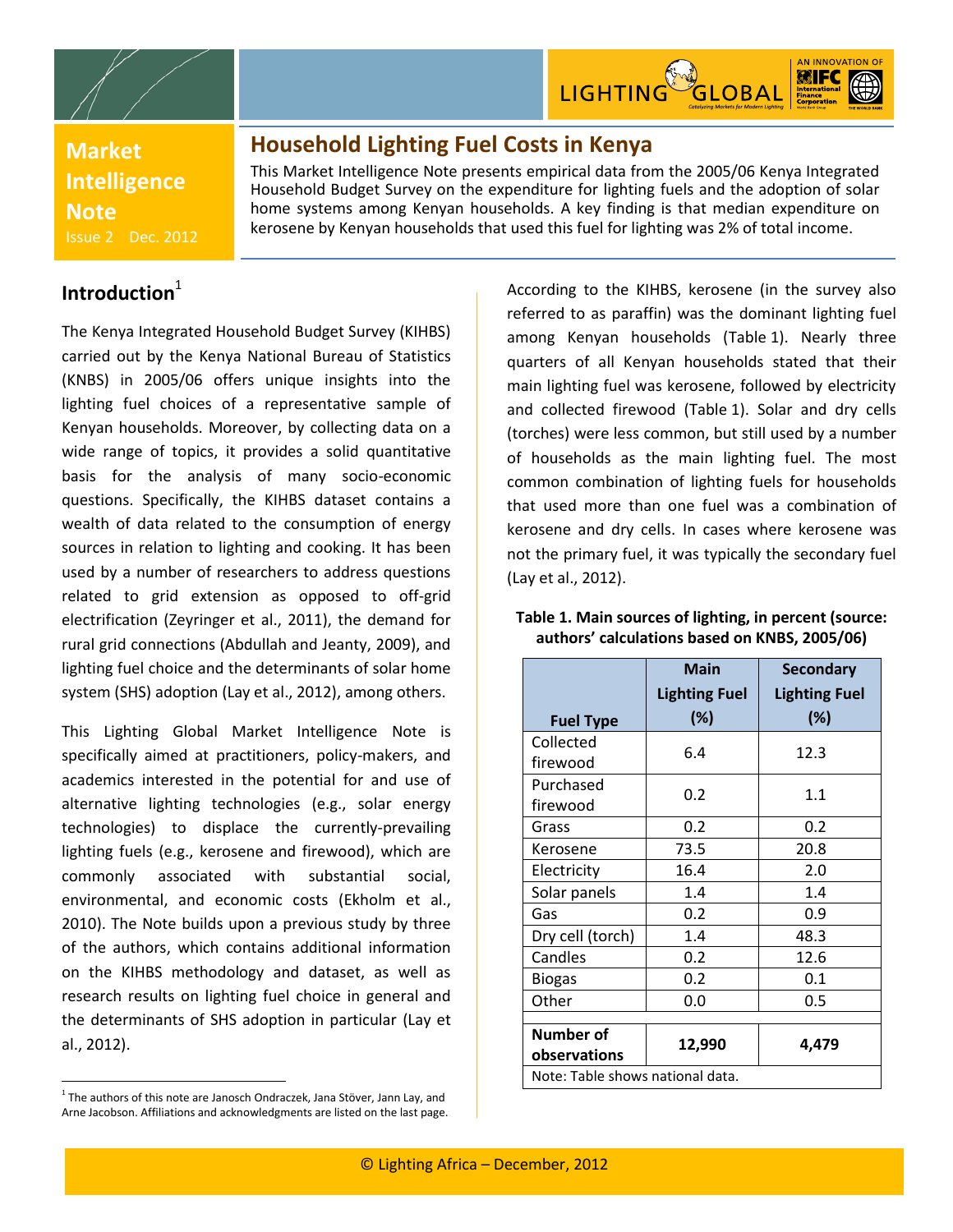### **Kerosene Consumption**

Almost all households surveyed stated that they used kerosene in one way or another. Of those respondents who used kerosene, the vast majority (81.2%) used it primarily as a lighting fuel [\(Table](#page-5-0) A.1). Cooking was the second most important primary use of kerosene (15.9%).

[Table](#page-5-0) A.1 suggests that the majority of kerosene consumed was used for lighting, implying that most of the stated kerosene expenditure must have been for meeting lighting needs. Because households reported monthly expenditures on kerosene and other fuels in the KIHBS, absolute and relative expenditure levels on kerosene can be derived by combining this information with stated annual household incomes and dividing the survey sample into income quartiles.<sup>2</sup> Assuming that most (if not all) kerosene was used for lighting, the data suggest that the median Kenyan household spent 156 KSh/month on kerosene for lighting, with absolute monthly expenditure increasing by quartile.<sup>3</sup> The annual expenditure on kerosene decreased from almost 3% in the  $1<sup>st</sup>$  quartile to a little over 1% in the 3<sup>rd</sup> quartile, with the median being slightly above 2% [\(Table](#page-5-1) A.2).

### **Electricity Use and Consumption**

 $\ddot{\phantom{a}}$ 

Electricity was the second most important main lighting fuel [\(Table](#page-0-0) 1), but its use was mostly limited to households connected to the grid. Of course, electricity as a modern lighting fuel is not associated with some of the negative socio-economic and environmental sideeffects mentioned in the introduction; therefore, data on electricity consumption should help to assess households' willingness and ability to pay for modern lighting services. It should be stressed that when interpreting the following data, one must assume that not all electricity consumed was used for lighting purposes (especially in the case of higher income households). However, the survey shows that the primary use of electricity in the vast majority (95%) of households is for lighting, suggesting that a major share of electricity is consumed for this purpose [\(Table](#page-5-2) A.3).

Regarding absolute and relative expenditure on electricity, the same pattern emerges as in the case of kerosene. While absolute monthly expenditure increased by quartile (quartiles being defined over the whole population), readers should note the steep increase between the  $3^{rd}$  quartile (200 KSh/month) and 4<sup>th</sup> quartile (500 KSh/month). This observation is even more important as the largest number of electricity users are in the  $4<sup>th</sup>$  income quartile (1,153, or 72% of all electricity users). Median monthly expenditure on electricity amounted to 332 KSh, or slightly less than 2% of the median household's annual income. As seen before for kerosene, the share of income spent on electricity decreases from almost 3% to below 2% from the  $1^{st}$  quartile to the  $4^{th}$  quartile, but the overall reduction is less dramatic than in the case of kerosene [\(Table](#page-6-0) A.4).

Regarding electricity sources, the vast majority of households (88.7%) who use electricity reported receiving power mainly from the Kenya Power & Lighting Company (KPLC), Kenya's national electricity distribution company.<sup>4</sup> Solar panels are the second most important source (9.2%) among those who use electricity at home, with the remaining 2.1% of households indicating they receive power mainly from

1

 $2$  In line with the survey methodology, annual household expenditure is used as a proxy for household income. Annual median income for the four quartiles was 38,901 KSh ( $1<sup>st</sup>$  quartile), 74,610 KSh ( $2<sup>nd</sup>$  quartile), 118,511 KSh  $(3^{rd}$  quartile), and 236,639 KSh  $(4^{th}$  quartile).

<sup>&</sup>lt;sup>3</sup> The USD-KSh exchange rate in 2005/06 stood at 1:74 (i.e., KSh 156 corresponds to 2.11 current 2005/06 USD).

<sup>&</sup>lt;sup>4</sup> Households were asked, "What is household main source of electricity?" if they reported using electricity (independent of source) or solar as their main or secondary lighting fuel. The range of possible sources they could then identify were KPLC, community or personal generator, solar panels, car or motorcycle battery, or "other."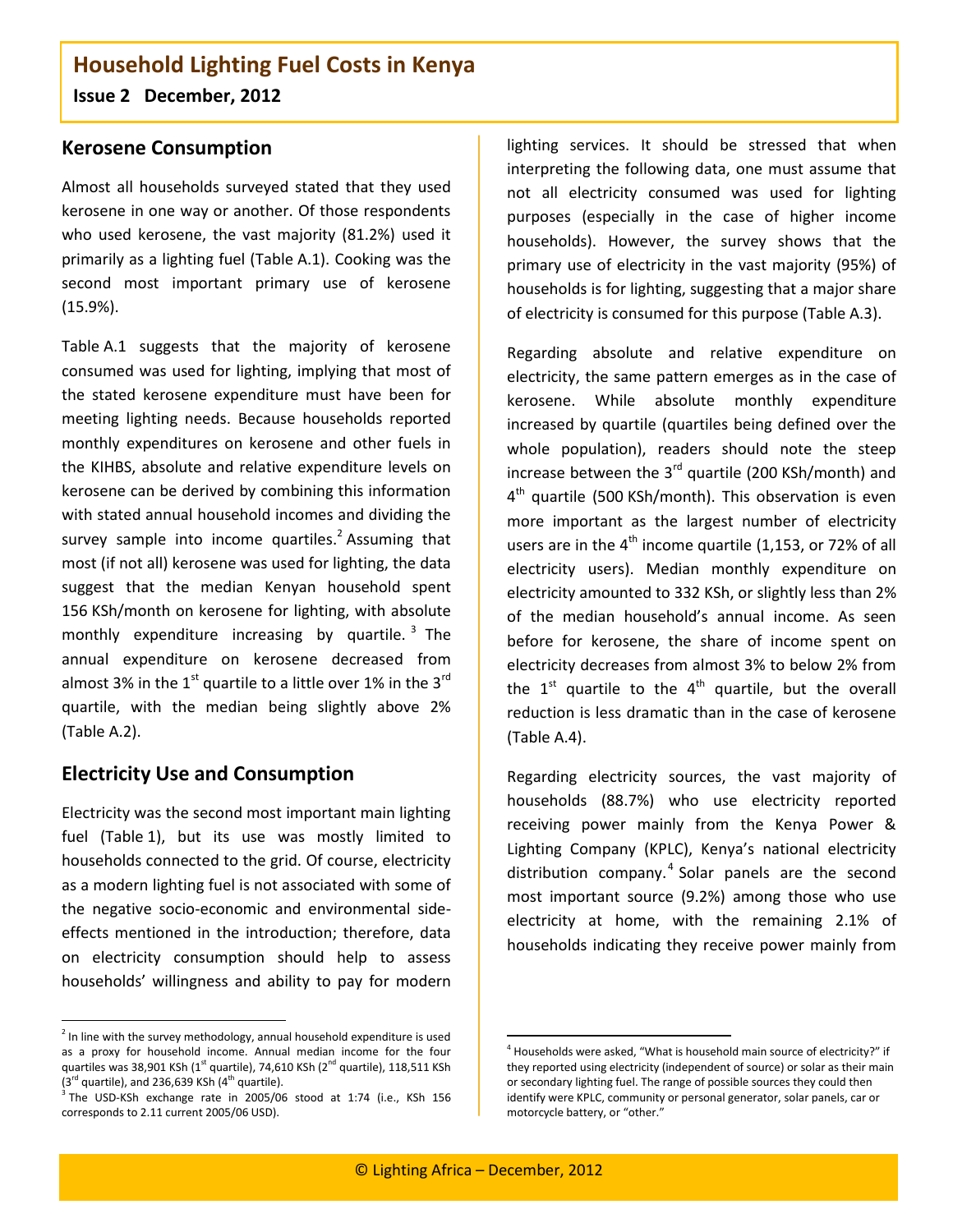diesel generators and car batteries.<sup>5</sup> The median KPLC customer spent 352 KSh/month on his or her electricity bill (slightly, but not significantly, higher than the median presented in [Table](#page-6-0) A.4). As discussed above, it is not possible to determine what fraction of this cost is devoted to lighting services (KNBS, 2005/06).

## **Expenditure on Wood Fuel**

Collected firewood was reported to be the third most important *primary* lighting fuel source and the fourth most important *secondary* lighting fuel source [\(Table](#page-0-0) 1). Firewood, both collected and purchased, was predominantly used for cooking (96.9% and 95%, respectively). Very few households reported using wood primarily for lighting [\(Table](#page-6-1) A.5). This is not surprising, as much of the lighting from firewood (as seen in [Table](#page-0-0) 1) was derived as a by-product of cooking with firewood.

No cost or expenditure data were reported for collected firewood; therefore, this section presents some analysis based on purchased firewood, assuming that findings in terms of absolute and relative spending on purchased firewood can be used as approximations of households' effort to collect firewood. This is an imperfect assumption, but it does reflect the fact that firewood collection involves opportunity costs associated with the time spent on collection. Nonetheless, when interpreting the results presented in [Table](#page-6-2) A.6, it is important to bear in mind that the vast proportion of household firewood expenditure was for cooking purposes, not lighting.

# **Dry Cell Battery Consumption**

 $\ddot{\phantom{a}}$ 

According to the data presented in [Table](#page-0-0) 1, dry cell batteries were the most frequently named secondary lighting fuel source (48.3%), with most households

using a combination of kerosene as their main lighting fuel and dry cells for torch lights (i.e., flashlights) as their secondary lighting source (Lay et al., 2012). According to the survey data, more than half of all households reported using dry cell batteries in the month prior to being interviewed, and nearly all households replied to the respective question [\(Table](#page-7-0) A.7).

Based on the information presented above, it can be assumed that many of the dry cell batteries used by households served the purpose of powering a torch light. However, when interpreting the cost data for dry cell batteries, readers need to once again consider that it is unclear whether dry cell expenditure actually went towards lighting services or whether the cells were used for powering other electric devices, such as radios. With this caveat in mind, the data suggest that the median Kenyan household spent 35 KSh/month on dry cells for all purposes, with absolute monthly expenditure increasing from the  $1<sup>st</sup>$  quartile to the  $3<sup>rd</sup>$ quartile and then leveling off. Most striking, in the  $1<sup>st</sup>$ income quartile the reported median expenditure on dry cells was 0 KSh. Relative to annual income, the expenditure on dry cells initially increased from 0% in the  $1<sup>st</sup>$  quartile to nearly 0.6% in the  $2<sup>nd</sup>$  quartile, and then decreased to just 0.24% in the  $4<sup>th</sup>$  quartile, with the overall median expenditure being 0.29% [\(Table](#page-7-1) A.8).

## **Lighting Costs**

In a different section of the KIHBS survey, households were asked to report their monthly cost of lighting, *excluding* the cost of electricity (which includes electricity from solar panels). As can be seen from [Table](#page-7-2) A.9, these data allow for the presentation of households' median overall expenditure on lighting for both their stated main and secondary lighting fuel.<sup>6</sup>

1

<sup>&</sup>lt;sup>5</sup> The limited importance of car batteries reported by households contrasts with earlier research that found a large number of households using such batteries for their off-grid electricity needs (e.g., Jacobson, 2007).

 $<sup>6</sup>$  It should be noted that the expenditure reported here is for all lighting</sup> fuels and the table therefore does not allow one to disaggregate expenditure by main, secondary, and other lighting fuels.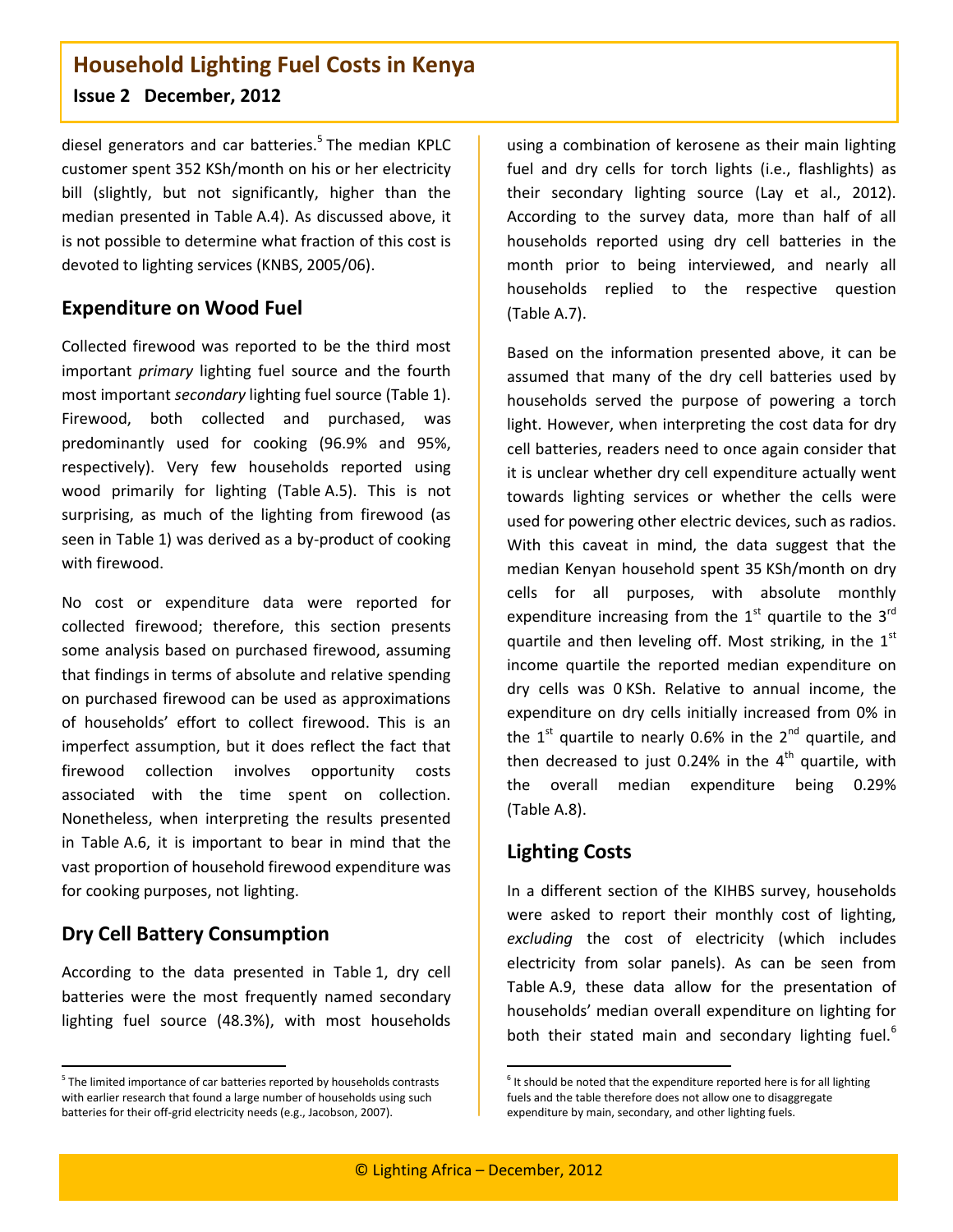[Table](#page-7-2) A.9 suggests that households using kerosene as their main lighting fuel had a median expenditure of 150 KSh/month for lighting (most of which was probably spent on kerosene), whereas electricity users spent an additional 50 KSh on other lighting fuels. Households using collected firewood as the main lighting fuel spent a median 100 KSh/month on lighting (with a high probability of this being kerosene). Interestingly, owners of solar home systems (SHS) seemed to need substantial amounts of additional lighting fuels to meet their overall lighting demand, as they reported spending a median 120 KSh/month on other lighting fuels.

Households using dry cells as their secondary lighting fuel reported a median monthly expenditure of 161 KSh for all lighting fuels [\(Table](#page-7-2) A.9). Based on the evidence presented before, this expenditure was likely to be split primarily between kerosene (as the most common main fuel source) and dry cells (as the most common secondary fuel source). However, it is unfortunately not possible to determine from the data which fuel source accounted for which proportion. Readers should note the close match between the expenditure levels reported in [Table](#page-7-2) A.9 and the expenditure levels presented in earlier tables.

The low reported median monthly cost for households using kerosene as their secondary lighting fuel (60 KSh/month) may stem from these households using collected firewood as their main source. Households using collected firewood as their main source of lighting spent little on other lighting fuels, and in many cases these expenditures were for kerosene as their "backup" fuel. On the other hand, households using candles as their secondary fuel (median expenditure on lighting of 69 KSh/month) predominantly relied on electricity (59.2%) and kerosene (39.6%) as their main fuels, of which only the latter should be represented in the stated total cost of lighting.

The total monthly cost of lighting (excluding electricity) for the median household using kerosene as its main lighting fuel increased from 100 KSh/month for the  $1<sup>st</sup>$ quartile to 250 KSh/month for the  $4<sup>th</sup>$  quartile. Conversely, for households with kerosene as their secondary lighting fuel, no such increase could be observed [\(Table](#page-8-0) A.10). This suggests that households using kerosene only as their secondary lighting fuel (and hence some other fuel as their main lighting fuel) generally spent less on lighting overall (excluding electricity). Likewise, households using dry cells as their secondary lighting fuel reported median total costs as rising from 110 KSh/month for the  $1<sup>st</sup>$  quartile to 250 KSh/month for the  $4<sup>th</sup>$  quartile [\(Table](#page-8-1) A.11).<sup>7</sup>

The same pattern of absolute spending on lighting (excluding electricity) increasing by quartile can also be observed in the case of collected firewood as the secondary lighting fuel, where the median monthly expenditure steadily increased from 80 KSh/month for the  $1<sup>st</sup>$  quartile to 180 KSh/month for the  $4<sup>th</sup>$  quartile  $(2^{nd}$  quartile: 118 KSh/month,  $3^{rd}$  quartile: 174 KSh/month). Interestingly, median expenditure if candles are used as the secondary fuel remained fairly stable between 50 KSh/month and 100 KSh/month across quartiles ( $1<sup>st</sup>$  and  $4<sup>th</sup>$  quartiles: 50 KSh/month;  $2<sup>nd</sup>$ and 3<sup>rd</sup> quartiles: 100 KSh/month). The overall number of observations is relatively small ( $N = 428$ ), however, and most of these observations correspond to the  $3<sup>rd</sup>$ and  $4<sup>th</sup>$  quartiles.

### **Conclusions**

Kerosene is the single most important lighting fuel used in Kenya, as evidenced by a median monthly expenditure on kerosene of 165 KSh according to the 2005/06 KIHBS survey. The second most important

1

 $7$  Readers should note tha[t Table](#page-8-0) A.10 an[d Table](#page-8-1) A.11 present the total cost of lighting, whereas the correspondin[g Table](#page-5-1) A.2 an[d Table](#page-7-1) A.8 **Error!** 

**Reference source not found.** show the stated expenditure on kerosene and dry cells, respectively. Therefore, the tables cannot be compared directly.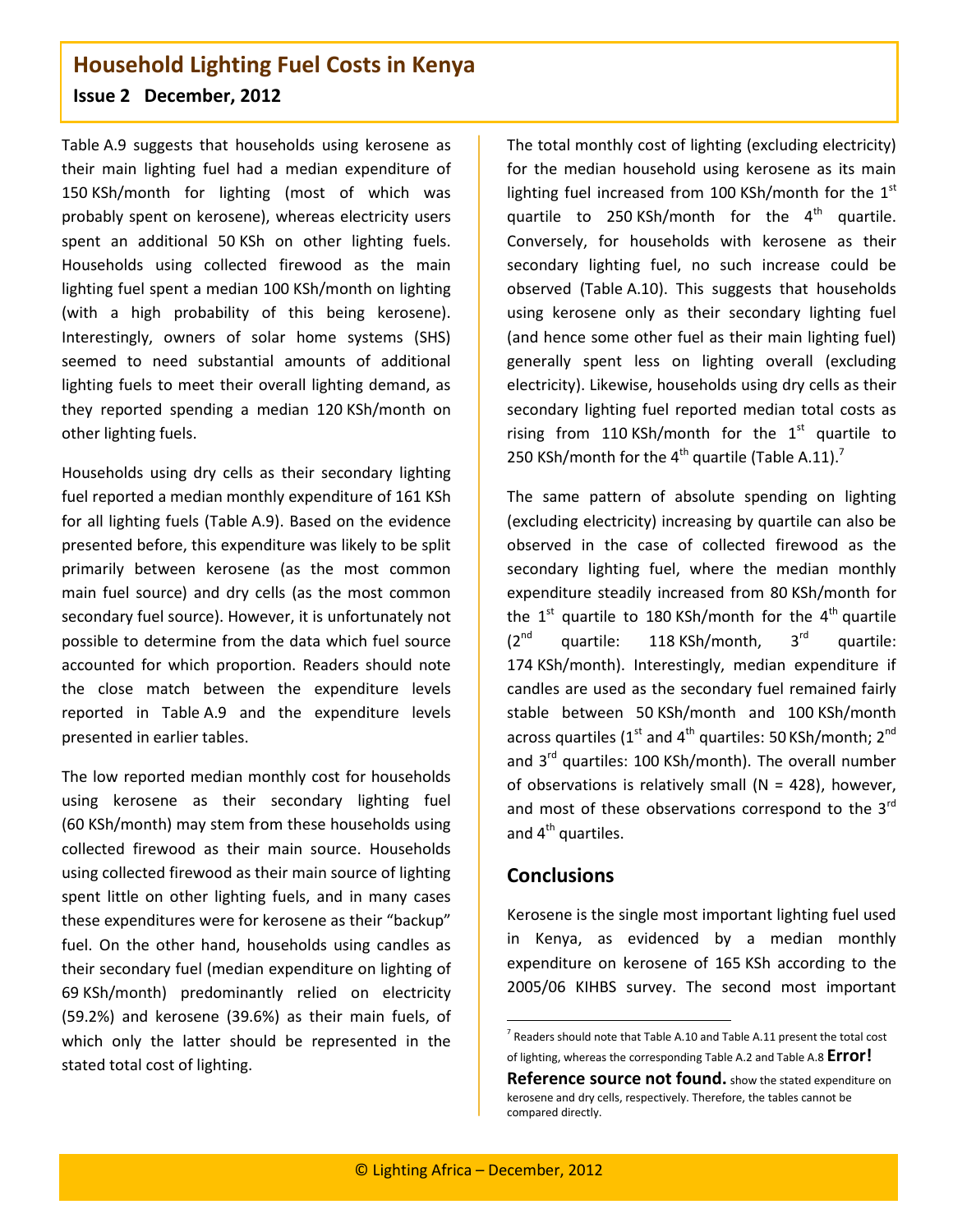lighting fuel, electricity, is a modern fuel and households using it spent a median 332 KSh/month to use it. However, households in the lower income quartiles were typically not connected to the grid. Lighting from wood is usually a by-product of cooking with firewood. Therefore, expenditure on wood specifically for lighting was likely negligible. Dry cells were the fourth most important secondary lighting fuel, but median expenditure on dry cells was relatively low (35 KSh/month). In contrast, owners of solar home systems (SHS) reported spending a median 120 KSh/month on alternative lighting fuels—primarily kerosene—to meet their overall lighting needs, compared to only 50 KSh/month spent on alternative lighting fuels by other electricity users. This suggests that the SHS in place did not enable households to meet their total lighting needs without additional lighting fuels.

## **References**

- 1. Abdullah, S., Jeanty, P.W. (2009), Demand for Electricity Connection in Rural Areas: The Case of Kenya, Working Paper 26/09, Department of Economics, University of Bath.
- 2. Ekholm, T., Krey, V., Pachauri, S., Riahi, K. (2010), Determinants of household energy consumption in India, Energy Policy 38, 5696-5707.
- 3. Jacobson, A. (2007), "Connective Power: Solar Electrification and Social Change in Kenya," World Development, v35, n1, pp. 144-162.
- 4. KNBS (2005/06), Kenya Integrated Household Budget Survey 2005-2006, Version 1.0 of the KNBS dataset, Kenya National Bureau of Statistics, Nairobi.
- 5. Lay, J., Ondraczek, J., Stöver, J. (2012), Renewables in the Energy Transition: Evidence on Solar Home Systems and Lighting-Fuel Choice in Kenya, GIGA Working Paper No 198, July 2012, Hamburg.

6. Zeyringer, M., Morawetz, U., Pachauri, S., Schmid, E., Schmidt, J., (2011), Stand-alone vs. grid extension for electrification in Kenya Development of a spatial explicit energy system model, Proceedings of the 34th IAEE International Conference, Stockholm.

Report Authors: Janosch Ondraczek<sup>a,\*</sup>, Jana Stöver<sup>b</sup>, Jann Lay<sup>c</sup>, Arne Jacobson<sup>d</sup>

Affiliations: <sup>a</sup> University of Hamburg, Research Unit Sustainability and Global Change (FNU), Germany, \*corresponding author: janosch.ondraczek@zmaw.de; **b** Hamburg Institute of International Economics (HWWI) and University of Hamburg, Germany; <sup>c</sup> GIGA German Institute of Global and Area Studies, Hamburg, and University of Göttingen, Germany; d Schatz Energy Research Center, Humboldt State University, USA.

**Acknowledgement:** The authors would like to thank the Kenya National Bureau of Statistics for providing the KIHBS dataset.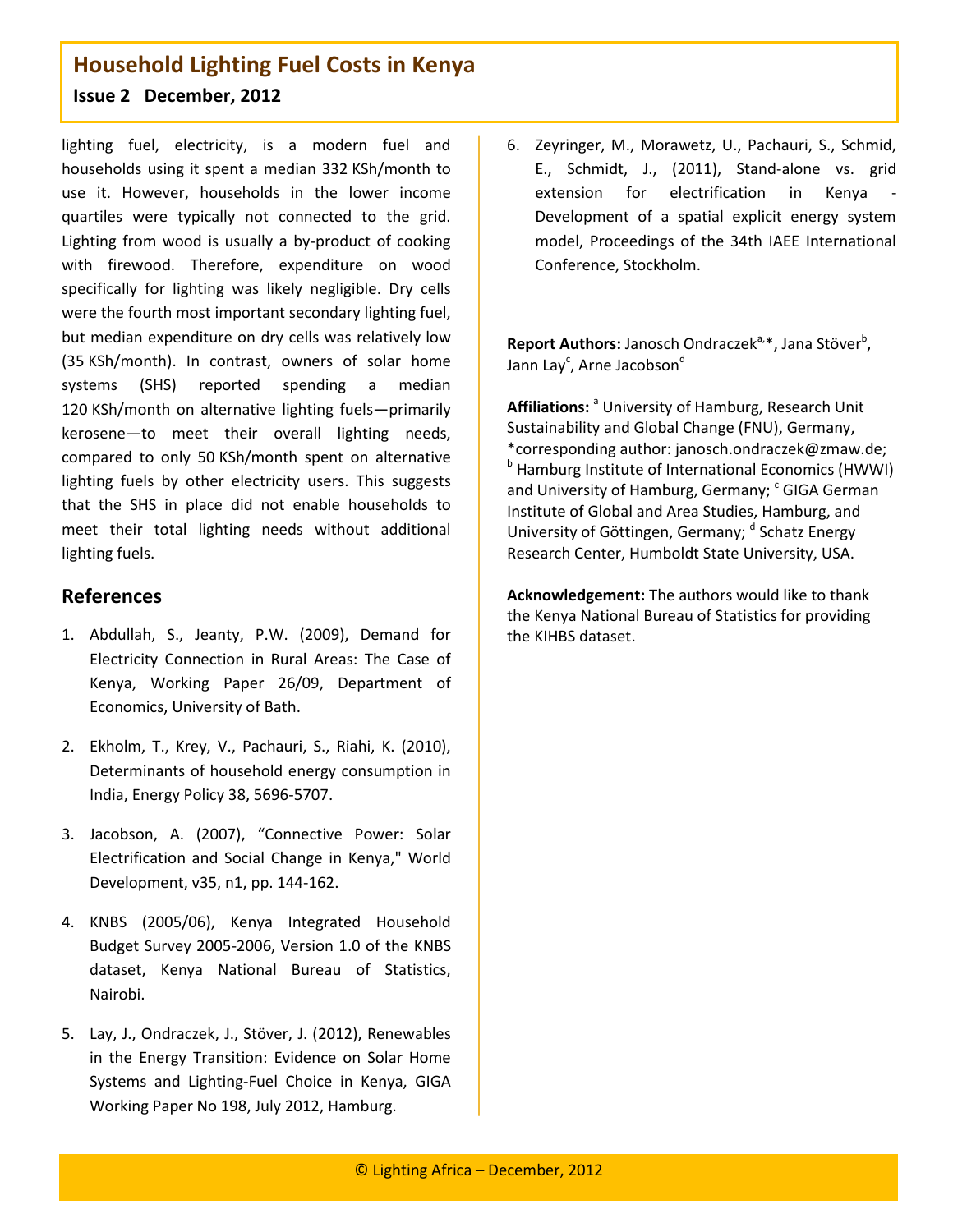# <span id="page-5-0"></span>**Appendix A.**

| <b>Purpose of use</b>            | <b>Frequency</b> | Percent |  |
|----------------------------------|------------------|---------|--|
| <b>Boiling</b>                   | 206              | 1.9     |  |
| Heating                          | 83               | 0.8     |  |
| Cooking                          | 1,747            | 15.9    |  |
| Lighting                         | 8,947            | 81.2    |  |
| Other                            | 42               | 0.4     |  |
|                                  |                  |         |  |
| <b>Number of observations</b>    | 11,025           | 100.0   |  |
| Note: Table shows national data. |                  |         |  |

**Table A.1. Primary use of kerosene (source: authors' calculations based on KNBS, 2005/06)**

### <span id="page-5-1"></span>**Table A.2. Median expenditure on kerosene by quartile, absolute, and as a percentage of annual income (source: author's calculations based on KNBS, 2005/06)**

|                                                                                           | <b>Absolute Monthly Expenditure</b> | <b>Percent of Annual Income</b> |  |  |
|-------------------------------------------------------------------------------------------|-------------------------------------|---------------------------------|--|--|
| <b>Income Quartile</b>                                                                    | (KSh)*                              | <b>Spent on Fuel</b>            |  |  |
| 1                                                                                         | 100                                 | 2.91                            |  |  |
| 2                                                                                         | 150                                 | 2.30                            |  |  |
| 3                                                                                         | 200                                 | 1.96                            |  |  |
| 4                                                                                         | 250                                 | 1.26                            |  |  |
|                                                                                           |                                     |                                 |  |  |
| Total                                                                                     | 156<br>2.01                         |                                 |  |  |
| Note: Table shows national data.                                                          |                                     |                                 |  |  |
| * Blank data entries for kerosene expenditure data for households that reported they were |                                     |                                 |  |  |
| not using kerosene was set to 0 KSh. This reduces median monthly expenditure on           |                                     |                                 |  |  |
| kerosene from 160 KSh to the 156 KSh presented here (a reduction of 2.5%).                |                                     |                                 |  |  |

#### <span id="page-5-2"></span>**Table A.3. Primary use of electricity (source: authors' calculations based on KNBS, 2005/06)**

| <b>Purpose of use</b>                           | <b>Frequency</b> | <b>Percent</b> |  |
|-------------------------------------------------|------------------|----------------|--|
| <b>Boiling</b>                                  | 36               | 1.8            |  |
| Cooking                                         | 49               | 2.4            |  |
| Lighting                                        | 1,927            | 95.0           |  |
| Other                                           | 17               | 0.8            |  |
|                                                 |                  |                |  |
| <b>Number of observations</b><br>100.0<br>2,029 |                  |                |  |
| Note: Table show national data.                 |                  |                |  |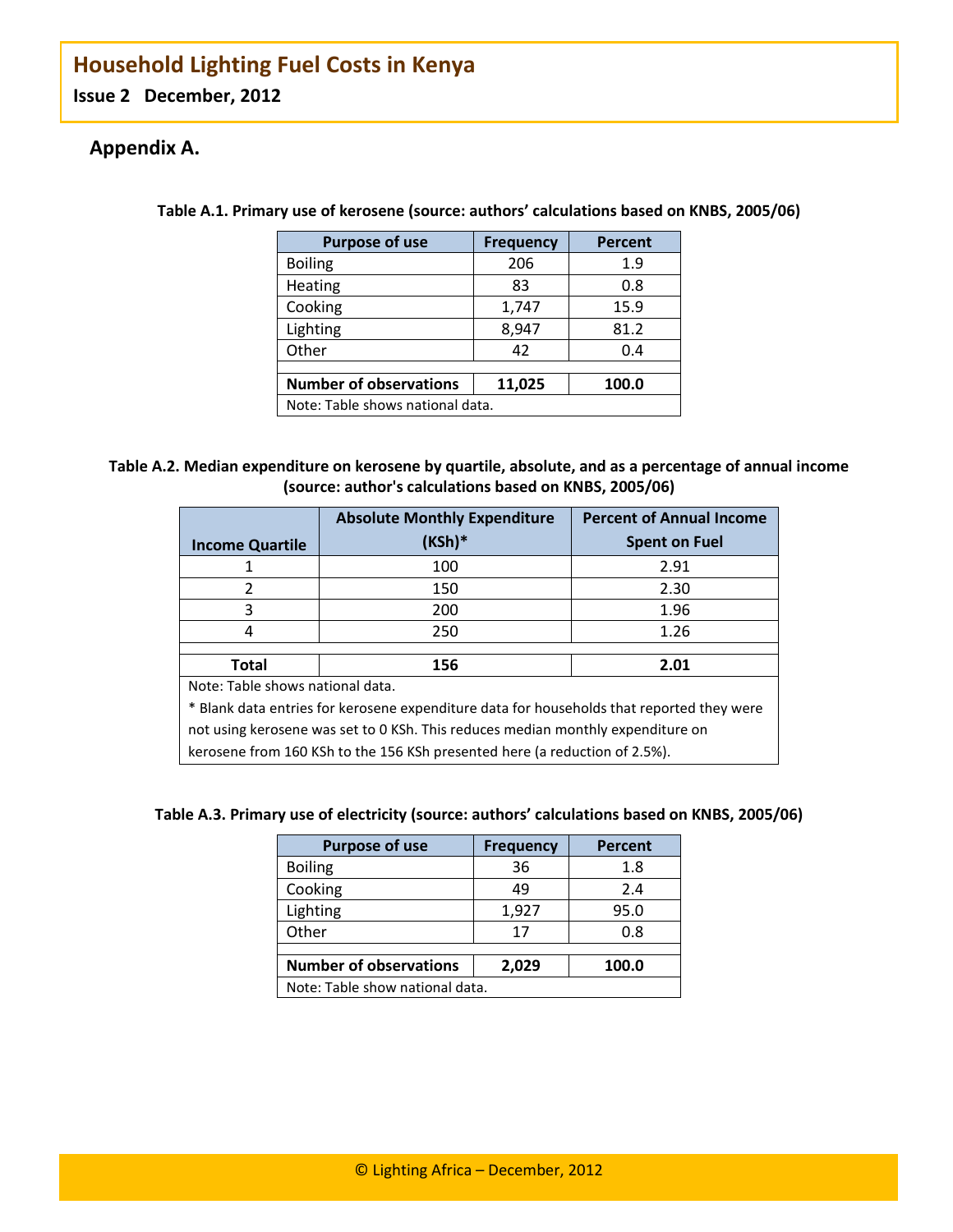|                                  | <b>Absolute Monthly Expenditure</b> | <b>Percent of Annual Income</b> |
|----------------------------------|-------------------------------------|---------------------------------|
| <b>Income Quartile</b>           | $(KSh)^*$                           | <b>Spent on Fuel</b>            |
|                                  | 100                                 | 2.74                            |
| 2                                | 150                                 | 2.15                            |
| 3                                | 200                                 | 1.95                            |
|                                  | 500                                 | 1.82                            |
| <b>Total</b>                     | 332                                 | 1.93                            |
| Note: Table shows national data. |                                     |                                 |

<span id="page-6-0"></span>

| Table A.4. Median expenditure on electricity by quartile, absolute, and as a percentage of annual income |
|----------------------------------------------------------------------------------------------------------|
| (source: author's calculations based on KNBS, 2005/06)                                                   |

\* Blank data entries for electricity expenditure data for households that reported they were not using electricity was set to 0 KSh. This reduces the median monthly expenditure from 350 KSh to the 332 KSh presented here (a reduction of 5.1%).

#### <span id="page-6-1"></span>**Table A.5. Primary use of collected and purchased firewood (source: authors' calculations based on KNBS, 2005/06)**

|                                  | <b>Collected Firewood</b> |                | <b>Purchased Firewood</b> |                |
|----------------------------------|---------------------------|----------------|---------------------------|----------------|
| <b>Purpose of use</b>            | <b>Frequency</b>          | <b>Percent</b> | <b>Frequency</b>          | <b>Percent</b> |
| <b>Boiling</b>                   | 109                       | 1.5            | 64                        | 3.4            |
| Cooking                          | 61                        | 0.8            | 18                        | 0.9            |
| Lighting                         | 7,280                     | 96.9           | 1,817                     | 95.0           |
| Other                            | 63                        | 0.8            | 10                        | 0.5            |
|                                  |                           |                |                           |                |
| <b>Number of observations</b>    | 7,516                     | 100.0          | 1,912                     | 100.0          |
| Note: Table shows national data. |                           |                |                           |                |

### <span id="page-6-2"></span>**Table A.6. Median expenditure on purchased firewood by quartile, absolute, and as a percentage of annual income (source: author's calculations based on KNBS, 2005/06)**

|                                                                                           | <b>Absolute Monthly Expenditure</b>                                          | <b>Percent of Annual Income</b> |  |  |
|-------------------------------------------------------------------------------------------|------------------------------------------------------------------------------|---------------------------------|--|--|
| <b>Income Quartile</b>                                                                    | (KSh)*                                                                       | <b>Spent on Fuel</b>            |  |  |
| 1                                                                                         | 50                                                                           | 1.53                            |  |  |
| 2                                                                                         | 100                                                                          | 1.40                            |  |  |
| 3                                                                                         | 150                                                                          | 1.55                            |  |  |
| 4                                                                                         | 250                                                                          | 1.21                            |  |  |
|                                                                                           |                                                                              |                                 |  |  |
| Total                                                                                     | 120<br>1.38                                                                  |                                 |  |  |
| Note: Table shows national data.                                                          |                                                                              |                                 |  |  |
| * Blank data entries for firewood expenditure data for households that reported they were |                                                                              |                                 |  |  |
| not using purchased firewood was set to 0 KSh. This reduces the median monthly            |                                                                              |                                 |  |  |
|                                                                                           | expenditure from 200 KSh to the 120 KSh presented here (a reduction of 40%). |                                 |  |  |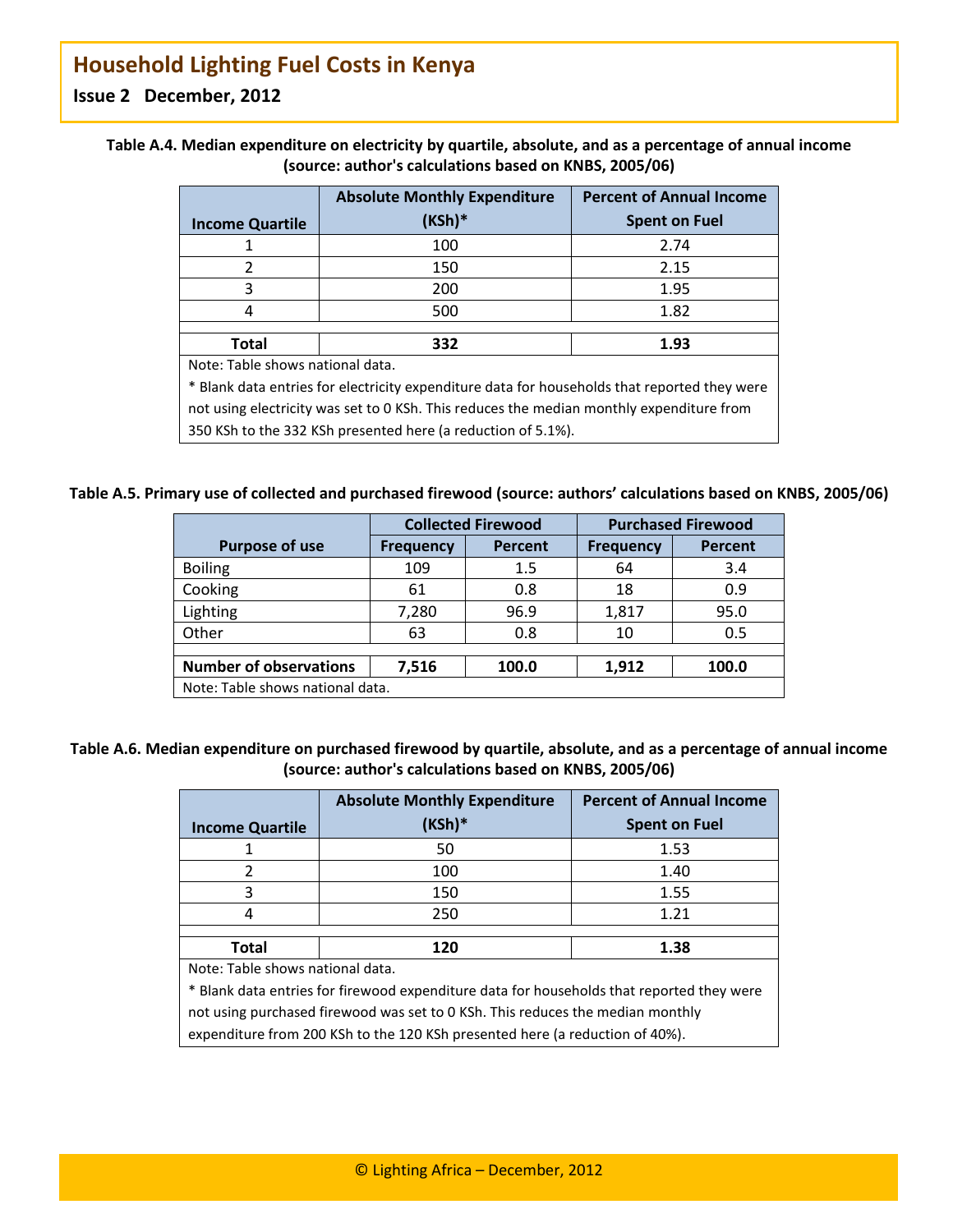| <b>Batteries used</b>                            | <b>Frequency</b> | <b>Percent</b> |  |  |
|--------------------------------------------------|------------------|----------------|--|--|
| Yes                                              | 7,187            | 55.3           |  |  |
| No                                               | 5,802            | 44.7           |  |  |
|                                                  |                  |                |  |  |
| <b>Number of observations</b><br>12,989<br>100.0 |                  |                |  |  |
| Note: Table shows national data.                 |                  |                |  |  |

<span id="page-7-0"></span>**Table A.7. Use of torch batteries (dry cells) (source: authors' calculations based on KNBS, 2005/06)**

### <span id="page-7-1"></span>**Table A.8. Median expenditure on dry cells by quartile, absolute, and as a percentage of annual income (source: author's calculations based on KNBS, 2005/06)**

|                                                                                           | <b>Absolute Monthly Expenditure</b> | <b>Percent of Annual Income</b> |  |  |
|-------------------------------------------------------------------------------------------|-------------------------------------|---------------------------------|--|--|
| <b>Income Quartile</b>                                                                    | $(KSh)^*$                           | <b>Spent on Fuel</b>            |  |  |
|                                                                                           | 0                                   | 0.00                            |  |  |
| 2                                                                                         | 35                                  | 0.57                            |  |  |
| 3                                                                                         | 50                                  | 0.51                            |  |  |
| 4                                                                                         | 50                                  | 0.24                            |  |  |
|                                                                                           |                                     |                                 |  |  |
| Total                                                                                     | 35<br>0.29                          |                                 |  |  |
| Note: Table shows national data.                                                          |                                     |                                 |  |  |
| * Blank data entries for dry cell expenditure data for households that reported they were |                                     |                                 |  |  |
| not using dry cells was set to 0 KSh. This reduces the median monthly expenditure from    |                                     |                                 |  |  |
| 80 KSh to the 35 KSh presented here (a reduction of 56%).                                 |                                     |                                 |  |  |

### **Table A.9. Median total cost of lighting (excluding electricity) by fuel source (source: authors' calculations based on KNBS, 2005/06)**

<span id="page-7-2"></span>

|                                 | <b>Main Lighting Fuel</b> |                            | <b>Secondary Lighting Fuel</b> |                            |
|---------------------------------|---------------------------|----------------------------|--------------------------------|----------------------------|
|                                 | Cost                      |                            | Cost                           |                            |
| <b>Fuel Type</b>                | (KSh/month)               | <b>Number of Responses</b> | (KSh/month)                    | <b>Number of Responses</b> |
| Collected firewood              | 100                       | 258                        | 104                            | 532                        |
| Purchased firewood              | 135                       | 24                         | 135                            | 46                         |
| Grass                           | 150                       | 19                         | 150                            | $\overline{7}$             |
| Kerosene                        | 150                       | 9,437                      | 60                             | 736                        |
| Electricity                     | 50                        | 1,024                      | 150                            | 49                         |
| Solar panels                    | 120                       | 121                        | 200                            | 59                         |
| Gas                             | 175                       | 26                         | 180                            | 33                         |
| Dry cell (torch)                | 100                       | 70                         | 161                            | 2,086                      |
| Candles                         | 100                       | 27                         | 69                             | 428                        |
| <b>Biogas</b>                   | n.a.                      | n.a.                       | 104                            | 1                          |
| Other                           | 240                       | $\overline{7}$             | 230                            | 18                         |
| <b>Total</b>                    | 150                       | 11,013                     | 140                            | 3,995                      |
| Note: Table shows national data |                           |                            |                                |                            |